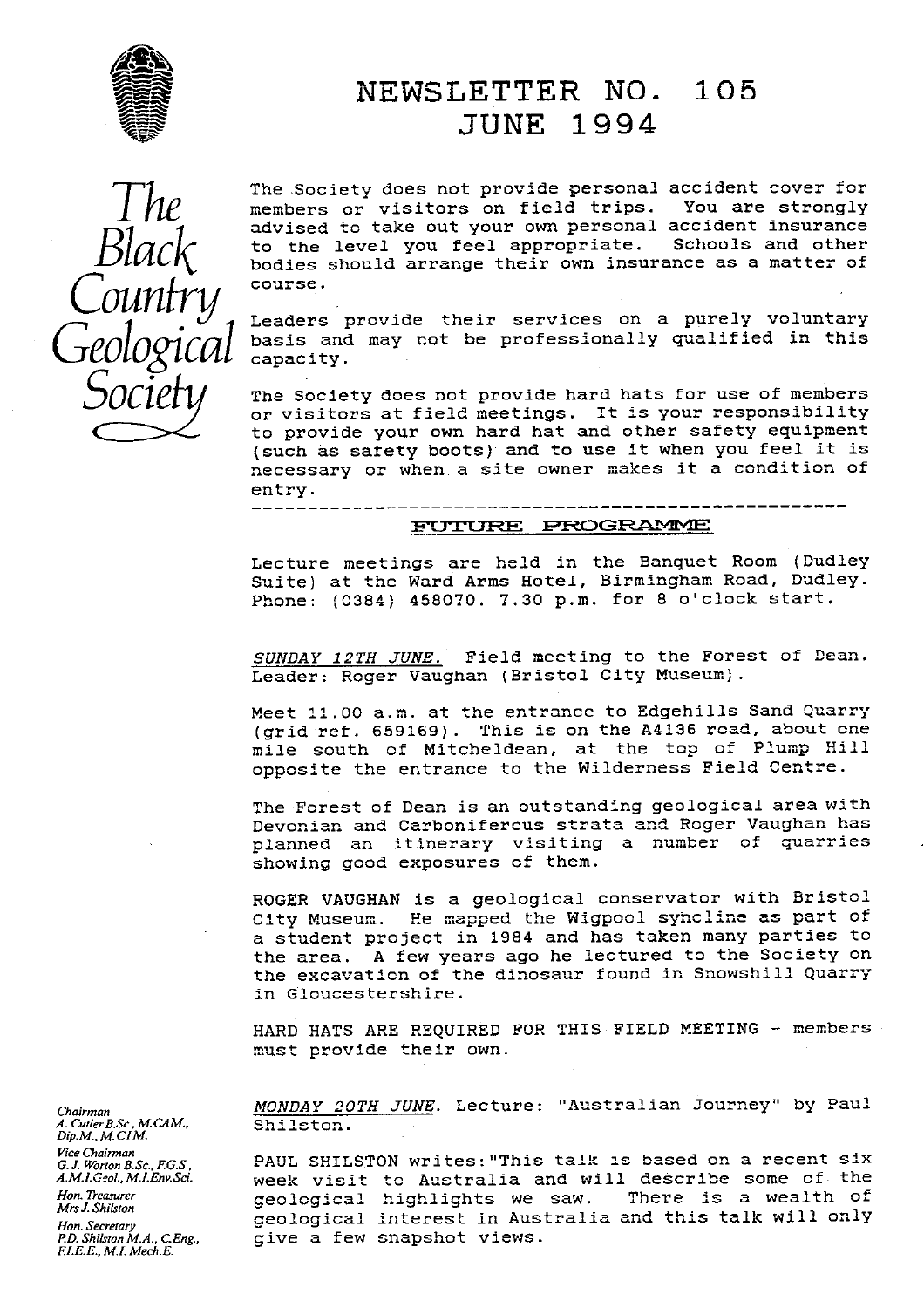Ayers Rock definitely is a ROCK and therefore involves geology, but the talk will also include gold mining in Ballarat, volcanic features at the Glasshouse Mountains near Brisbane and the Atherton Tableland near Cairns, the Great Barrier Reef, the Arnhem Land escarpment and features of the Red Centre including the Olga Mountains, Kings Canyon and of course Ayers Rock."

*SUNDAY 3RD JULY.* Field Meeting to Derbyshire with a lead-mining theme. Leader: Lynn Willies (Peak District Mining Museum). (Joint meeting with Manchester Geological Association and with North Staffs Group of the Geologists Association).

Meet 10.30 a.m. at Magpie Mine, Sheldon near Bakewell (grid Ref: 173682). FOR THE LOCATION OF MAGPIE MINE - SEE THE MAP WITH THIS NEWSLETTER. The morning will be at Magpie Mine, an old lead mine where there are substantial surface remains. These include the engine, winding and boiler-houses and other buildings which have been preserved as a historical monument of the lead mining industry. The mine was worked for at least 170 years (finally closing in 1959) and Lynn Willies will describe the site and its history, probably including a visit to Magpie Sough (the mine drainage outlet).

The afternoon will start at 2.00 p.m. at the Peak District Mining Museum in Matlock Bath (grid ref: 294581) where Lynn Willies will give a guided tour of the Museum displays on the history and development of mining in the area, including typical minerals. This will be followed by a visit to the nearby Temple Fluorspar Mine which is owned by the Peak District Mining Historical Society and has a section open to visiting parties.

There is a charge of around £2 per person for entrance to the Museum and Temple Mine but a drink of Matlock spring water can be obtained free!

LYNN WILLIES is heavily involved with the Mining Museum and with the Peak District Mining Historical Society. He has a great knowledge of Derbyshire lead mining and played a major part in the preservation of the Magpie Mine surface works.

HARD HATS ARE REQUIRED FOR THIS FIELD MEETING - members must provide their own.

*FRIDAY 22ND - SUNDAY 24TH JULY.* Weekend field meeting to the Chester area. Leaders Dr. Jerry Davies (BGS), Dr. David Thompson (Keele University) and Dr. David Wilson (BGS). SEE SEPARATE NOTICE IN THIS NEWSLETTER.

#### *5TH -- 9TH SEPTEMBER. BRITISH ASSOCIATION FOR THE ADVANCEMENT OF SCIENCE. 1994 ANNUAL CONFERENCE - LOUGHBOROUGH.*

*SATURDAYJSUNDAY 24125TH SEPTEMBER 1994 . 10 a.m. - 5 p.m. each day.* DUDLEY ROCK & FOSSIL FAIR - Town Hall & Museum, Dudley.

SUNDAY 2ND OCTOBER. Field meeting to the Bridgnorth area. Leader: Dr. David Thompson (Keele University).

*MONDAY 24TH OCTOBER.* Lecture: The Geology of the Isle of Man. By Dr. Trevor Ford (Leicester University).

*MONDAY 14TH NOVEMBER.* Lecture: "Geology - without a rock hammer?" By Kathie Bowden (National Remote Sensing Centre, Farnborough).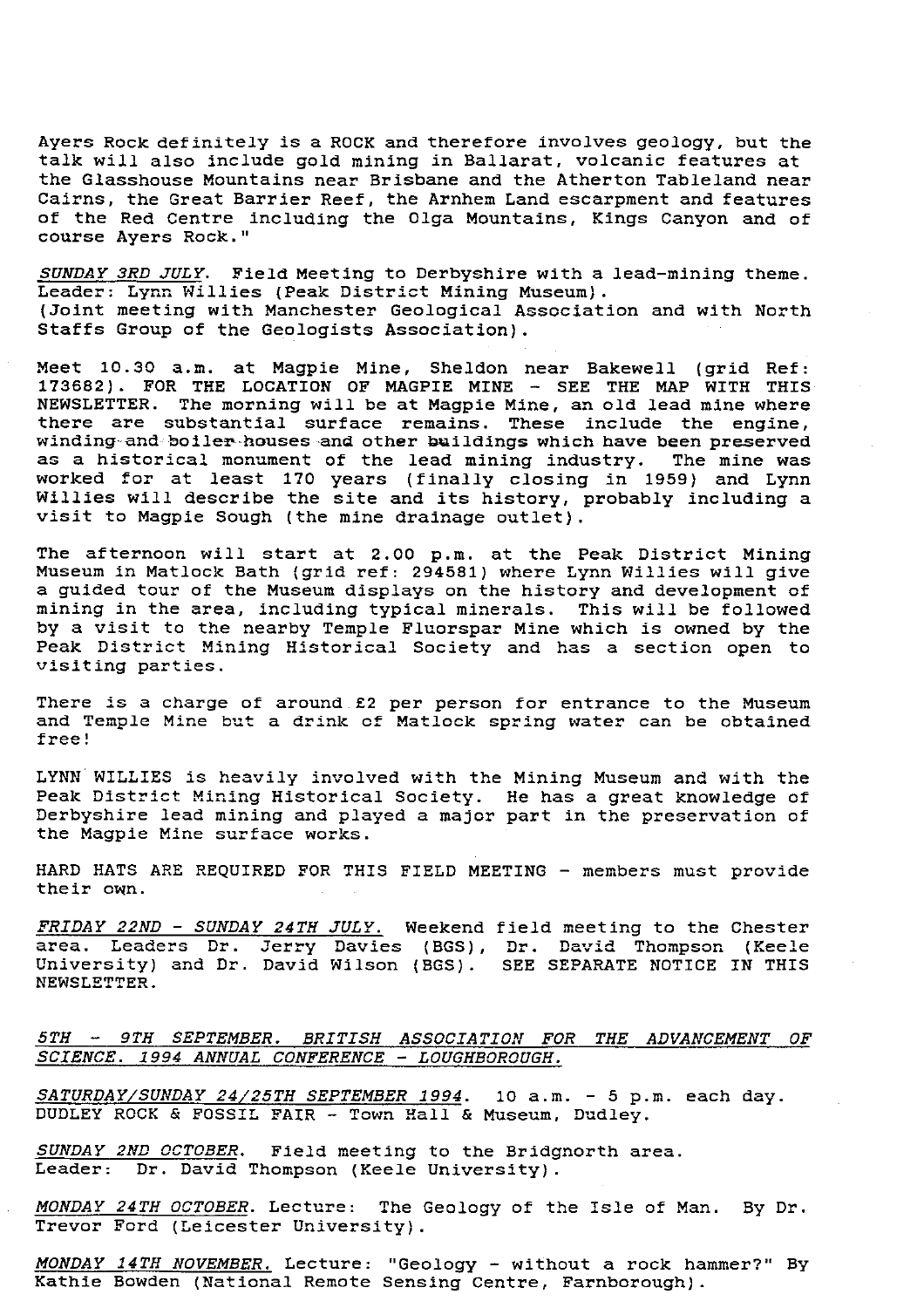MONDAY 28TH NOVEMBER. Lecture: Pleistocene geology of the loess plateau of China. By Dr. David Keen (Coventry University). By Dr. David Keen (Coventry University).

*MONDAY 16TH JANUARY 1995.* Lecture: *Tales of teeth* and tails - *the* origin of fish". By Dr. Paul Smith (Birmingham University).

FEBRUARY (date to be advised) AGM followed by a talk "Geology of Iceland" by Alf Cole (Society Member).

EDITORIAL

Since in recent editions of 'Geology Today' the Society has frequently had honourable mention, I shall reciprocate by commenting on how much of interest I found in a recent issue. It contained a splendid article on the costs and arguments for and against drilling different types of deep holes in the continents and the prospects for reaching the 'Moho'. Another article detailed the use of industrial minerals in our daily life, from 'kitty-litter.! (the article was American!) to golf clubs and television sets. I learnt elsewhere how British attempts to run down e coal industry are in sharp contrast to the increasing use of coal in the USA and the Pacific Rim. My fears about the safety of dumping intermediate nuclear waste were heightened by an article quoted from the 'Observer'. Also there was a song, written in French in 1913, "La Chanson Du Moine Thrust" but it didn't translate well'. A book on Geology by Richard Fortey, Chief Palaeontologist at the Natural History Museum "The Hidden Landscape" has won a prize from the Royal Society

of Nature Conservation and sounds a tempting read - and all this richness can be obtained at a discount, by members of our Society.

#### REPORTS

#### Groundwater Supplies in the Severn Trent Catchment, Monday 18th April.

Mr. R.I. Rodgers (ground water planner for Severn Trent Water) ^plained that Severn Trent get most of their groundwater from Triassic Sandstones, a little from the Carboniferous Limestone and some from Permo-Carboniferous Sandstones.

Severn Trent has 210 groundwater sources from which it obtains water from 384 boreholes, 28 springs (notably on the Cotswold Edge) 2 adits and 1 river infiltration gallery.

The Triassic Sandstone is estimated as having a renewable resource of ine filassic bandstone is estimated as having a renowners recent of 1420 mega litres. The water board is unable to extract to the limit of its licence due to environmental constraints enforced by the National Rivers Authority i.e. the need to protect baseflow, groundwater levels, wetland habitats and S.S.S.I.s.

The early pumping stations were built close to the areas of demand. Big wells were built and large steam driven engines were enclosed in massive buildings.

A later stage tapped sources further from towns. Wells placed near rivers tended to cause the rivers to dry up.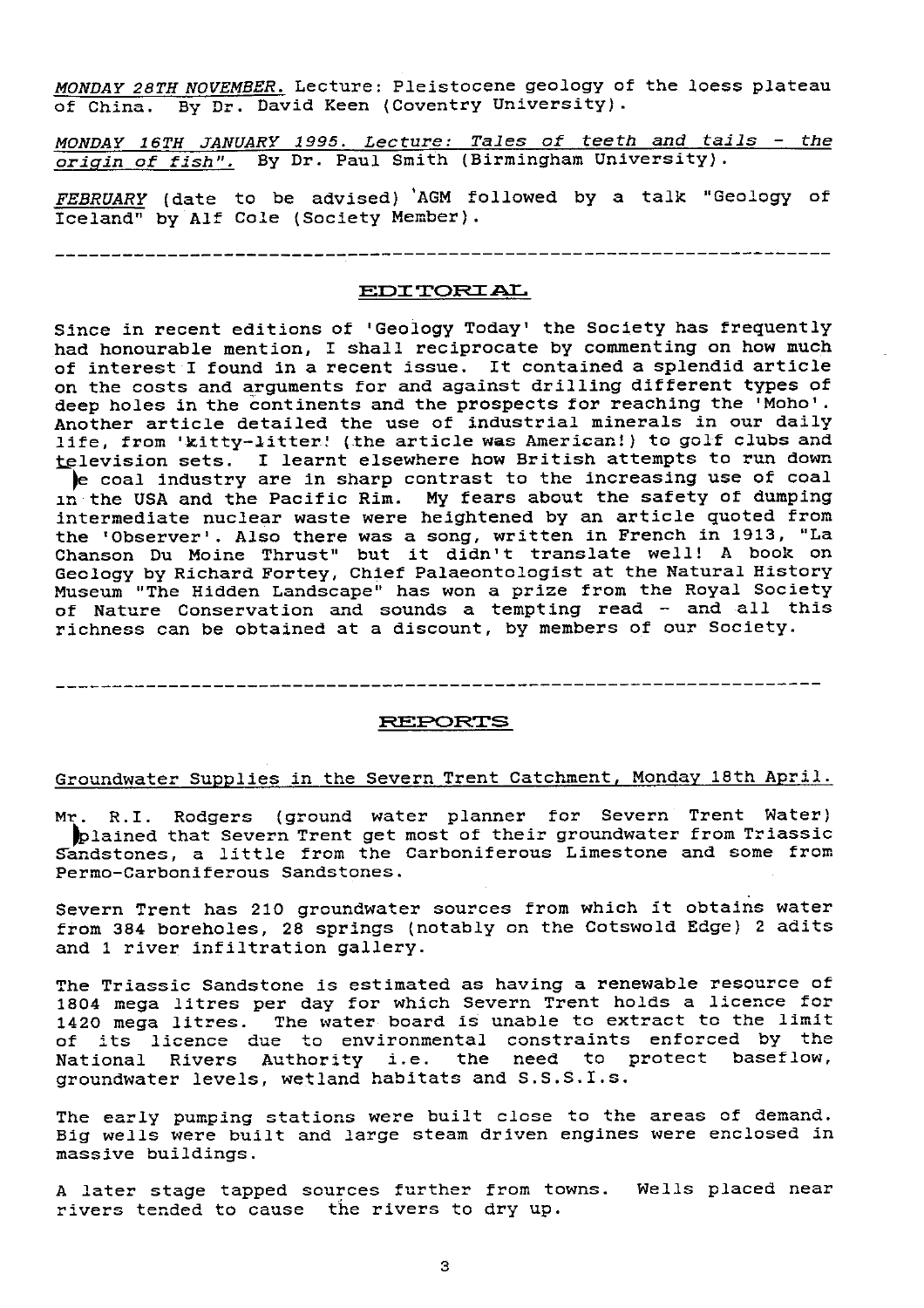Later still many boreholes were sunk to cover the whole of a rock's outcrop and, as pumping exceeded rates of recharge, adjacent confined i.e. concealed, areas of source rock would sometimes dry up. Strategic aquifers are over licensed and often over abstracted.

Mr. Rodgers concentrated his talk on the Nottingham area. Problems facing the water board are: high and rising nitrate levels, over<br>licensing, over abstraction and meeting the growth in demand. The licensing, over abstraction and meeting the growth in demand. nitrate problem is 'solved' by blending water from high and low nitrate sources, e.g. nitrogen rich water from Nottingham is blended with low nitrate water from the River Derwent. Growth in demand will be met by extending treatment of surface water. In the future Severn Trent may have to move to nitrate treatment but this is expensive and awaiting improved technology. At present Severn Trent are increasing abstraction from the Triassic Sandstone where it lies beneath the Mercian mudstone and are thus obtaining less contaminated water.

In nitrate sensitive areas farmers may be compensated for changing their farming practices to reduce nitrate levels.

Questions revealed that confined water may be 10,000 years old, though that abstracted from outcrops may be very recent. Water may take 10- 15 years to reach the water table.

Ground water is cheap. Surface water is twice as expensive as it requires more treatment.

Nottinghamshire coal mining causes problems. Subsidence can cause boreholes to collapse. Water from coal mines tends to be high in sulphates but provides baseflow and can be used to dilute sewage. Closure of mines will lead to a rise in water table and water will flow southwards and not to the west where it is needed. Recharging the Triassic sandstone is difficult as it has limited permeability owing to lack of fissures.

Mr. Rodgers assured us that Quality Standards are rising, especially with regard to nitrates, pesticides and organic contaminants.

K.M. ASHCROFT

#### Visit to Salt Union Ltd., Winsford Salt Works, Winsford, Cheshire. Wednesday 27th April 1994

Arriving early to allow for picnic time proved to be a bonus on this mid-week expedition. We parked by the side of the river Weaver and enjoyed three quarters of an hour of Springtime. Construction work reduced the width of the river for crossing purposes. The blocks comprised sandstone and limestone and in the latter was the best array of coral fossils I have ever seen. Though somehwat removed from their place of deposition, they were nonetheless fascinating. The sun brought out the vibrant gold of the dandelions and the spring greenery. With the river sparkling and rolling gently by, a better scene could not have been set up as a stark contrast to our impending underground journey.

In the reception area we met Surveyor David Egerton who was to be our leader. We donned dust coats, hard hats and safety goggles and collected lamps. A large map showed the huge area already mined. We were to visit just 8 miles of the hundred miles of tunnels.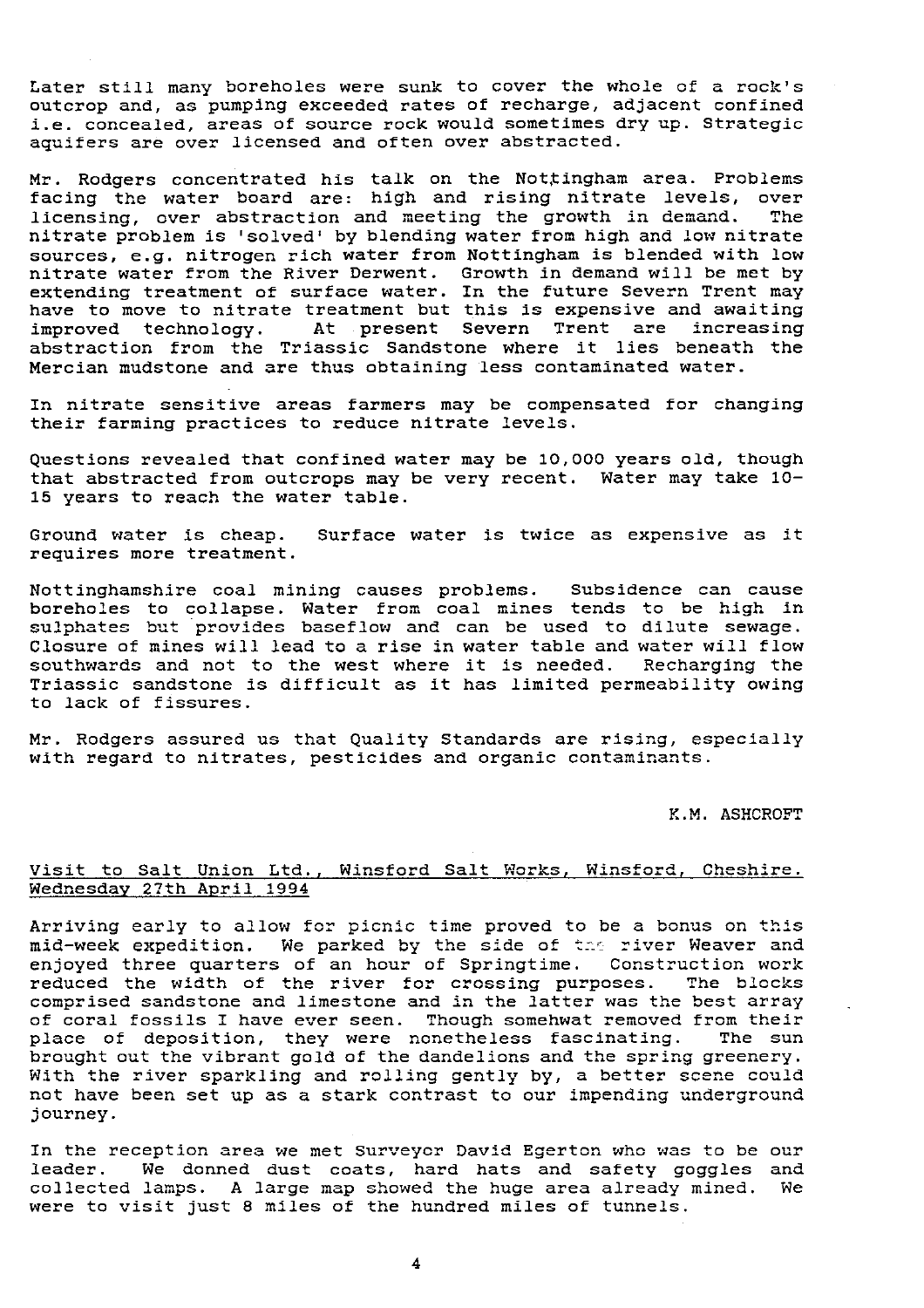The mine has been in existence since 1844 and a further 25 years mining rights have been acquired from the local council (mineral rights were secured many years ago). The company is very aware of public thinking and everyone living above areas mined/to be mined are kept fully informed of what is going on underneath them.

The original shafts sunk in 1844 were filled in and sealed in 1975 and<br>the three existing shafts were sunk in 1940. 1964 and 1973. The the three existing shafts were sunk in 1940, 1964 and 1973. earliest shaft is 3m in diameter, 145m deep and is used today as a manriding and service shaft. The second is  $4.9$ m diameter, 183m deep and is used as a ventilation shaft and for lowering heavy machinery and vehicles into the mine. The third is 4.9m in diameter, 144m deep and contains fully automatic skip winding equipment for hoisting the mine's production to the surface. Everything is assembled underground and no<br>machinery is ever taken back out again. All remains as silent machinery is ever taken back out again. testimony to the many years of mining activity underneath Winsford. As the mining progresses chambers are enlarged for storage and maintenance and the belt conveyors and equipment are constantly moved towards new faces.

he rock salt is 93-95% pure and 95% is crushed and used on our roads.  $\frac{1}{2}$  one million tons is produced annually. With the rapid development of motor transport and the road system in the 1950's and the need to keep road traffic moving in winter, mining operations developed in scale and sophistication, especially from 1960 onwards.

ICI rock salt products are also used as a fluxing agent in non-ferrous metals refining, in some animal food compounds and as a fertiliser for sugar beet and mangolds! but the biggest demand is for ground material for clearing roads of ice and snow. It is specially screened for mechanical spreading and consists of a balanced range of fine and coarse particles to give both rapid action and a prolonged effect on snow covered and icy roads. Even in the open without cover, the salt can be stored for very long periods without setting because it is specially treated.

First improvements in the mine for the workers came in 1928 when electric lighting and modified mechanised coal mining equipment were installed. Until then the usual primitive mining conditions prevailed.  $\tau$ andles provided lighting. lack powder and picks and shovels were used to win the salt and tallow Today the mine has modern productive equipment comparable with any in the world.

The rock salt is extracted from working faces about 20m wide and 7.5m high to form a series of rooms/caverns by leaving behind about 35% of the total area in the form of giant square pillars to support the roof.

The rock face is undercut at floor level and overcut at roof level to a depth of 4.5m using universal rock cutting machines mounted in the latter case on a massive mobile gantry. The face is then drilled to a standard 2 x 255 pattern using an electro-hydraulic rotary drill. These drill holes are charged with explosives and short delay detonators by two men working from a special mobile platform vehicl and the face is blasted to bring down about 1,500 tonnes of well fragmented rock. This operation takes place three times a day. There is a total workforce of 70, with 54 men working underground.

The blasted out rock is picked up by load-haul-dump vehicles equipped with 11m<sup>3</sup> capacity buckets which carry it a short distance to a mobile feeder breaker which crushes the biggest rocks down to size suitable for transport on a belt conveyor. It continues its journey by belt conveyor to the shaft measuring pockets where it is weighed prior to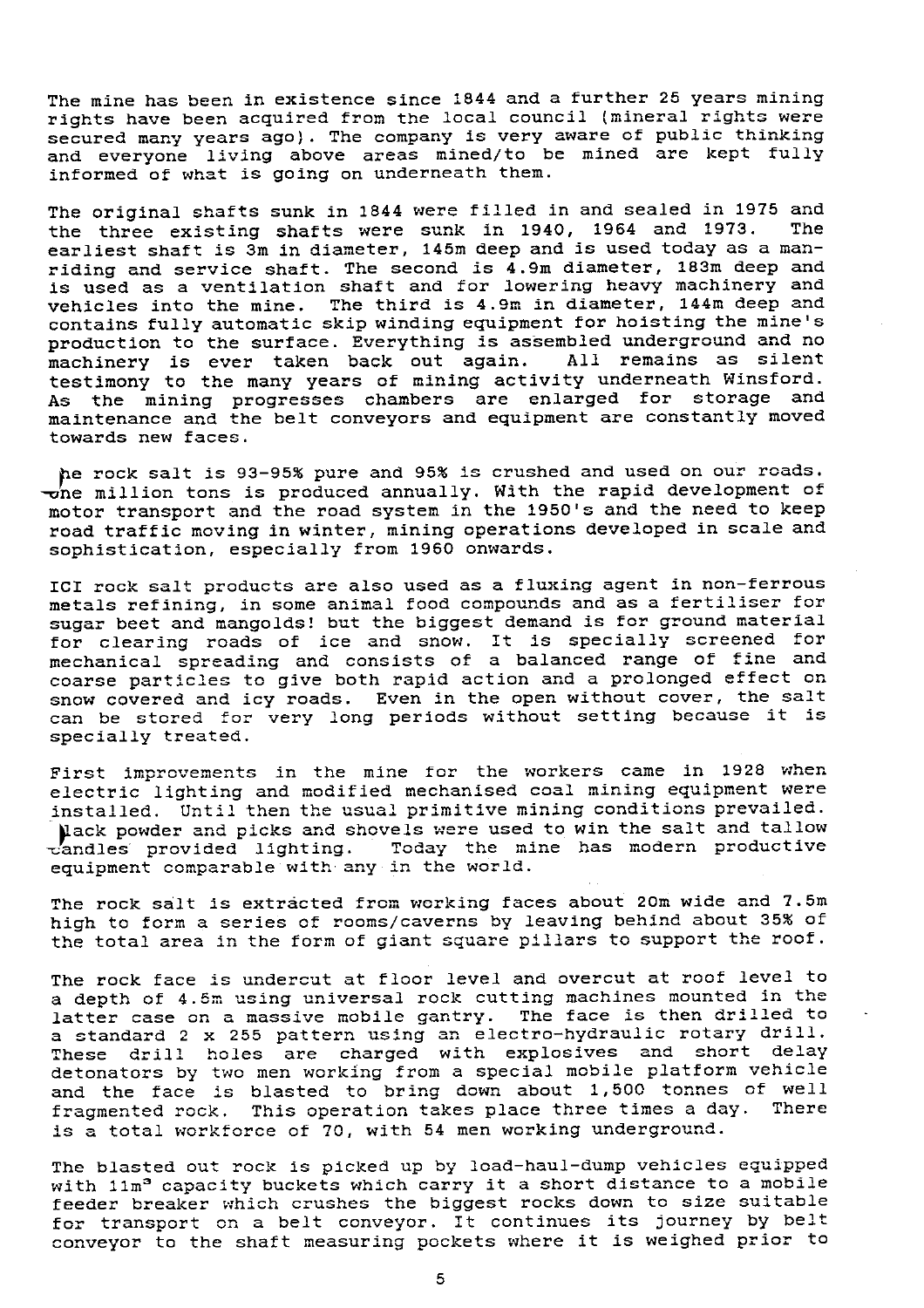being fed into 9 tonne capacity skips which shoot to the surface *in two* lifts.

Our visit began with a 500ft descent in the 1940 shaft after which we clambered into an open backed vehicle to bounce off on the start of our 8 mile journey. I for one was affected very early on by the diesel fumes and coupled with the motion of the vehicle I thought there was a strong possibility of some sea sickness. I mentioned to one of the party that it must be like this "on safari" but she assured me that experience is far worse.

The shiny, glassy "roads" are made of saltcrete and they rise and dip<br>following the lower cutting surface of the extracted beds. They are following the lower cutting surface of the extracted beds. well sign posted for those in the know but to us it was a complete maze. Our leader turned off the security of our little vehicle's lights for a few seconds and *bumping* along in total darkness led to a certain degree of disorientation. Pinpricks of light in the distance became mini-havens as we headed towards them. The orange-lit galleries for storage/working were art *in* action underground.

We made various stops to look at the cutting patterns of the machinery<br>and the machines and vehicles themselves in action. The whines and and the machines and vehicles themselves in action. The whines and screams and relentless movements of the drills, dumpers and and relentless movements of the drills, dumpers crushersmade it seem like a mechanical Jurassic Park. A large block of the rock salt had been left in one gallery. We put our lamps on to it and a stunning lighting effect was produced and indeed there was a lamp made of rock salt in the reception area. The degree of colour grades from colourless to brown and the transparency from transparent to opaque.

All doors are automatic and coupled with the element of surprise appearing out of the darkness our trip became somewhat reminiscent of a childhood ride on a ghost train.

Towards the end of the trip we saw the huge CAT in the inspection pit, engine removed for servicing. This vehicle sports a 28 tonne bucket with 9ft diameter tyres which cost £15,000 each. Then we watched huge chunks of rock being dumped by the load-haul-dump vehicles into the maw of what seemed to be a surprisingly small mobile feeder breaker but it certainly did the job. We could taste salt quite strongly most of the time we were down the mine and even in the reception area. We were time we were down the mine and even in the reception area. taken to one face (in use but not working) and let loose to bring away as many samples as we cared to carry from this hidden Aladdin's cave and we did. Plenty of time was allowed for taking photographs and there was much scope for beauty as well as for interest.

Not knowing anything at all about the mining of rock salt, I queried the difference between the deposits in this mine and the ones where the salt is extracted as brine and there is none. Water is pumped down and brine is pumped out but a finer processing is carried out *and* the end product finishes up on our tables. Down Winsford "What you see is what you get".

A lot of space is created as the workings move forward and the possibility of use was questioned. To date *only* small areas are used by companies like British Aerospace for testing new equipment. ground, of course, interference is received from radio waves. As well as C.F. Europe testing computers, ICI have a huge compound for storing documents in the mine.

Although it had been a seemingly long and quite intensive visit due no doubt to the amount of travel, the many stops and the feeling of total isolation brought on by the intensity and stillness of the darkness